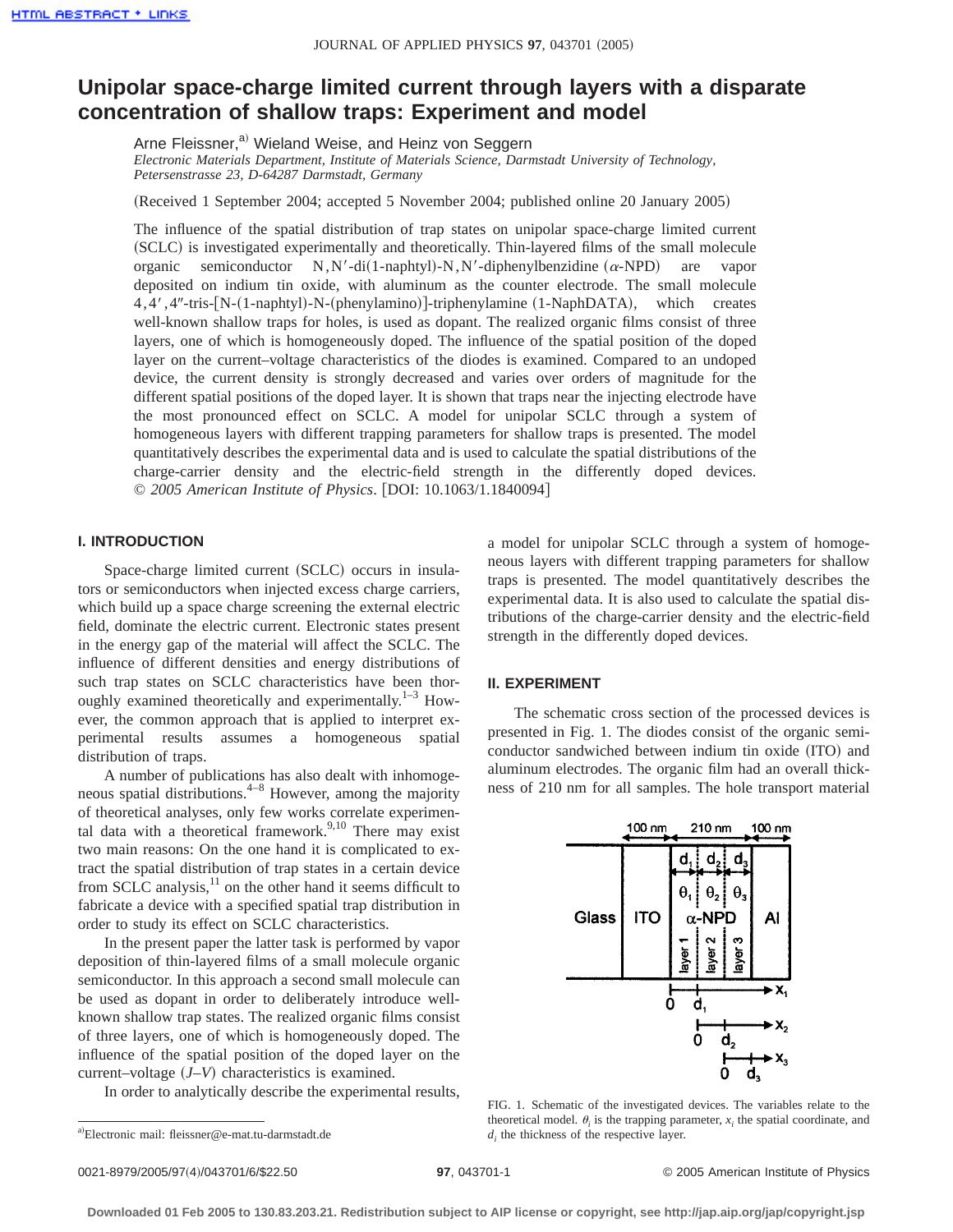

FIG. 2. Current–voltage characteristics of the undoped and the three differently doped devices in double-logarithmic scale. The two straight lines with a slope of two are guides to the eye. The SCLC behavior is observed for voltages above approximately 1.5 V. The voltage given here is the external applied voltage corrected by the built-in potential of −0.6 V.

N, N'-di(1-naphtyl)-N, N'-diphenylbenzidine  $(\alpha$ -NPD) was used as the matrix material. The energy levels for the highest occupied molecular orbital (HOMO) and the lowest unoccupied molecular orbital (LUMO) are 5.4 and 2.3 eV, respectively.<sup>12</sup> 4, 4', 4"-tris-[N- $(1$ -naphtyl]-N-(phenylamino)]-triphenylamine (1-NaphDATA) was used as the doping material. It is known to create hole traps in  $\alpha$ -NPD with an energetic depth of approximately  $0.5$  eV.<sup>13</sup> Three devices were processed, in which a 70-nm layer was doped with 1-NaphDATA. The doped layer was either located directly at the ITO electrode (layer 1), in the middle of the  $\alpha$ -NPD film (layer 2), or directly at the aluminum electrode (layer 3). Furthermore, a device with an undoped  $\alpha$ -NPD film of 210-nm thickness was prepared.

The devices were processed by vacuum sublimation of the organic molecules on an ITO-coated glass substrate (Merck). The 100-nm-thick ITO, serving as the transparent anode, had previously been structured in a photolithographic process. The substrates were cleaned in a detergent solution, rinsed with distilled water, dried in  $N_2$ , and finally kept in an UV-generated ozone atmosphere for 15 min. The organic molecules were deposited in a vacuum chamber at a pressure of 10−6 mbar. The deposition rate of the matrix material  $\alpha$ -NPD was 10 Å/s. Doping with 3 vol% 1-NaphDATA in the respective layers was achieved by codeposition of the dopant material at a rate of 0.3  $\AA$ /s. Finally, 100-nm aluminum was deposited by thermal evaporation at a rate of  $5 \text{ Å/s}$ to form the cathode. The resulting diodes have an active area of 10 mm2 . For measurements the samples were transferred to a nitrogen atmosphere glove box without exposure to ambient air.

The *J*–*V* characteristics were measured at room temperature with a Hewlett–Packard parameter analyzer (HP 4155A). Simultaneously, possible luminescence was detected by means of photodiodes.

## **III. EXPERIMENTAL RESULTS**

Figure 2 displays the measured current–voltage characteristics of the devices in double-logarithmic scale. The shown voltage values are the externally applied voltages corrected by the built-in potential of −0.6 V. The built-in potential is assumed as the difference of the work functions of the electrode materials  $[4.8 \text{ eV}$  for ozone-treated ITO (Ref. 14) and 4.2 eV for aluminum]. All  $J-V$  characteristics enter the SCLC regime and show approximately the same slope for voltages above 1.5 V. Basic SCLC theory<sup>1,2</sup> predicts a slope of two in the double-logarithmic *J*–*V* characteristics, whereas a linear fit on the experimental data between 2 and 4 V yields slopes between 2.8 and 3.1. This discrepancy might be explained by uncertainties in the value of the built-in potential. The slopes of the *J*–*V* characteristics in the SCLC regime vary substantially when the assumed value for the built-in potential is changed by some tens of a volt. Slopes of approximately two occur in the SCLC regime of the measured *J*–*V* characteristics for an assumed built-in potential of −1.4 V. This value is high compared to the given difference of the work functions of the electrode materials, but might be explained by interface dipoles. However, the actual value of the built-in potential is of no importance to the following considerations and calculations, since only the current densities of the different devices will be compared with each other.

In the SCLC regime the doped devices show a current density that is orders of magnitude smaller compared to the undoped device. The regime at voltages below 1 V is presumably controlled by charge carriers introduced by residual impurities in the material. Its interpretation is not the scope of this paper.

The barrier of 1.9 eV for electron injection from aluminum into the LUMO of  $\alpha$ -NPD is high compared to the barrier of 0.6 eV for hole injection from ITO into the HOMO. Furthermore,  $\alpha$ -NPD is a hole transport material. For these reasons, the current may be considered to be a unipolar hole current. This assumption is supported by the absence of any electroluminescence for all examined voltages.

The spatial position of the doped layer, i.e., the layer with high trap density, has a significant effect on the *J*–*V* characteristics, as shown in Fig. 2. This effect is substantial: For a voltage of 6 V the current density of the device with the doped layer adjacent to the hole injecting ITO electrode is approximately two orders of magnitude smaller than for the device with the doped layer at the hole collecting aluminum electrode. The current density of the device with the doped layer in the middle of the organic film lies in between the other two  $J-V$  characteristics. It seems intuitive that traps located at the injecting electrode lead to a stronger reduction of the current density than those located at the counter electrode, if one keeps in mind that in the case of SCLC the vast majority of injected charge carriers is located near the injecting electrode. $1,2$ 

## **IV. MODEL**

For SCLC in diodes of various geometries with a uniform distribution of shallow traps either in the vicinity of the emitting or the counter electrode, respectively, a theoretical study was presented by Nicolet.<sup>4</sup> However, to reproduce the experimental situation, a model is necessary that comprises at least three layers with different trapping parameters. Therefore, a general expression for SCLC in a system of planar geometry with *n* layers with different trapping param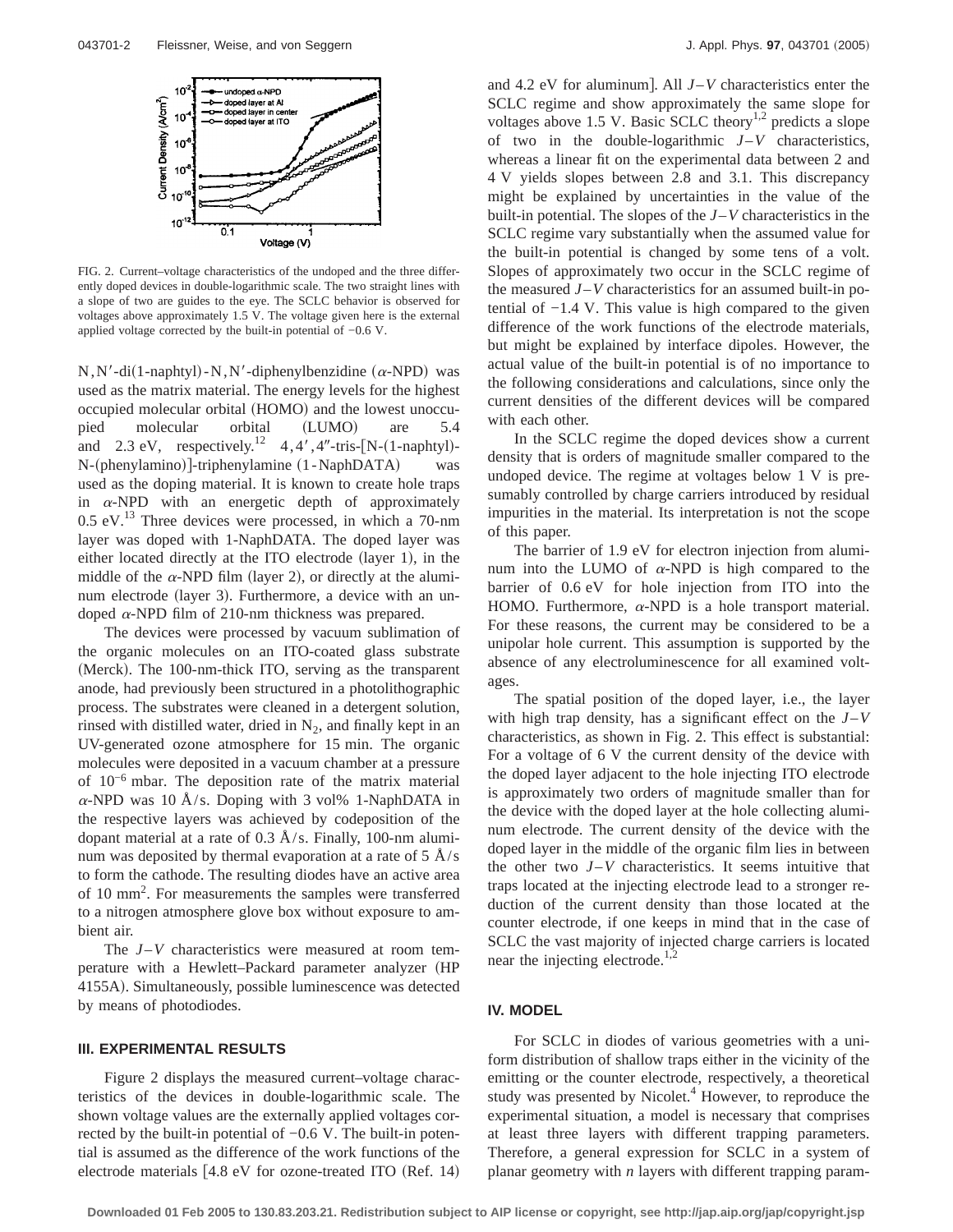eters is derived here. This derivation is presented in some detail, since it yields analytical expressions for the chargecarrier density and the electric-field strength in dependence on the spatial coordinate. These equations will be employed to reveal the different spatial distributions of those quantities in the different devices.

The analytical treatment is based on the following assumptions:

- $(a)$  unipolar SCLC,
- (b) currents due to diffusion and thermally generated charge carriers can be neglected, and
- (c) the traps are shallow, only the trap-controlled SCLC regime is accounted for, i.e., only voltages above the ohmic/SCLC transport crossover and below the trapfilled limit are considered.

In the trap-controlled SCLC the trapping parameter  $\theta$  is used to describe the ratio between the free charge-carrier density  $n_f(x)$  and the total charge-carrier density  $n(x)$ ,

$$
\theta = \frac{n_f(x)}{n_f(x) + n_f(x)} = \frac{n_f(x)}{n(x)} \quad \text{or} \quad n_f(x) = \theta n(x), \tag{1}
$$

where  $n_t(x)$  denotes the trapped charge-carrier density.

In the case of shallow traps considered here, the (quasi) Fermi level for the holes is energetically at least 2*kT* below the trap states so that their occupation can be described by Boltzmann statistics. The trapping parameter  $\theta$  then is only controlled by the energetic distribution and density of traps, which are assumed to be homogeneously distributed within each single layer.

The dependence of space-charge limited current on voltage and on the material parameters is derived from the expression for the drift current density *j*

$$
j = q\mu n_f(x)F(x) = q\mu \theta n(x)F(x)
$$
 (2)

and from Poisson's law

$$
\frac{\partial F(x)}{\partial x} = \frac{q}{\varepsilon \varepsilon_0} n(x),\tag{3}
$$

where Eq. (1) has been introduced into Eq. (2).  $q$  is the charge of the charge carriers,  $\mu$  the charge-carrier mobility,  $\varepsilon$ the relative permittivity of the material, and *F* the electricfield strength. While  $\mu$  and  $\varepsilon$  are considered to be identical for all layers, each layer *i* may have an individual thickness  $d_i$  and trapping parameter  $\theta_i$ . The origin of the spatial coordinate  $x_i$  is at the beginning of each layer  $i$ , as can be seen in Fig. 1.

With the boundary-condition  $F_i^0 = F_i(x_i=0)$ , substitution of Eq.  $(2)$  in Eq.  $(3)$  and integration yields

$$
F_i(x_i) = \sqrt{\frac{2 j x_i}{\theta_i \varepsilon \varepsilon_0 \mu} + (F_i^0)^2}.
$$
 (4)

The charge carriers are injected into layer 1 from the electrode at  $x_1=0$ . As in common SCLC theory, this contact is assumed to be ohmic and therefore the charge-carrier density at  $x_1=0$  is infinite. In order to ensure a finite value for the current, this leads to the boundary-condition  $F_1^0 = 0$ . For layers  $i > 1$ , however, charge carriers are injected from the backplane of the respective previous layer, where the chargecarrier density has a finite value. The boundary conditions for those layers are obtained from the continuity of the electric field, i.e., by matching the electric-field strength at the interface between two layers:  $F_i^0 = F_{i-1}(x_{i-1} = d_{i-1})$ .

Integration of Eq.  $(4)$  over the entire layer thickness  $d_i$ yields the voltage drop over one single layer

$$
V_i(d_i, j) = -\frac{\theta_i \varepsilon \mu}{3j} \left\{ \left[ \frac{2 \, j d_i}{\theta_i \varepsilon \varepsilon_0 \mu} + (F_i^0)^2 \right]^{3/2} - (F_i^0)^3 \right\}.
$$
 (5)

The total voltage drop over the entire system of layers is the sum of the voltage drops over the individual layers. The current density is the same in all layers due to the continuity of the electric current. Therefore, summation over all  $V_i$ , introducing the respective boundary conditions for  $F_i^0$ , and solving for  $j$  finally yields the  $j - V$  dependence for the entire system

$$
j = \frac{9}{8} \varepsilon \varepsilon_0 \mu \frac{V^2}{\alpha}
$$
  
with  $\alpha = \left\{ \sum_{i=1}^n \theta_i \left[ \left( \sum_{k=1}^l \frac{d_k}{\theta_k} \right)^{3/2} - \left( \sum_{l=1}^{i-1} \frac{d_l}{\theta_l} \right)^{3/2} \right] \right\}^2$ . (6)

To check the validity of Eq.  $(6)$  two limiting cases are considered. Setting  $\theta_i = \theta$  corresponds to a homogeneous system with the trapping parameter  $\theta$  and thickness  $d = \sum d_i$ . Under these conditions, Eq.  $(6)$  reduces to the well-known formula for trap-controlled SCLC  $j = (9/8)\varepsilon \mu \theta U^2 / d^3$ . With  $n=1$  and  $\theta_1 = \theta$  Eq. (6) should describe trap-controlled SCLC through a system with just the thickness  $d_1$ . Indeed it yields *j*  $=(9/8)\varepsilon \mu \theta U^2 / d_1^3$  in this case.

In the paper of Sworakowski<sup>5</sup> a spatially dependent trap distribution function was introduced. The result given by Eq.  $(6)$  may also be derived from this approach by defining appropriate step functions for the spatial trap distribution. By solving the expression given by Sworakowski, including double integration of the distribution function, Eq.  $(6)$  is confirmed.

In the conducted experiment the number of layers  $n=3$ and  $d_1 = d_2 = d_3$ . Therefore, with the total thickness  $d = 3d_1$ , Eq.  $(6)$  can be written as

$$
j = j_0 \Phi \quad \text{with} \quad j_0 = \frac{9}{8} \varepsilon \varepsilon_0 \mu \frac{V^2}{d^3}
$$
  
and 
$$
\Phi = 27 \left[ \theta_1 \left( \frac{1}{\theta_1} \right)^{3/2} + \theta_2 \left( \frac{1}{\theta_2} + \frac{1}{\theta_1} \right)^{3/2} - \theta_2 \left( \frac{1}{\theta_1} \right)^{3/2} + \theta_3 \left( \frac{1}{\theta_3} + \frac{1}{\theta_2} + \frac{1}{\theta_1} \right)^{3/2} - \theta_3 \left( \frac{1}{\theta_2} + \frac{1}{\theta_1} \right)^{3/2} \right]^{-2}.
$$

$$
(7)
$$

Here,  $j_0$  corresponds to SCLC through an undoped system with thickness  $d$ , and  $\Phi$ , depending only on the  $\theta_i$ , is the factor by which  $j_0$  is reduced when traps are introduced into the system. The doping of one specific layer can be modeled by setting the respective  $\theta_i = \theta$  and the other two  $\theta_i = 1$ . Setting  $\theta_i$  to unity means that all injected charge carriers are free

**Downloaded 01 Feb 2005 to 130.83.203.21. Redistribution subject to AIP license or copyright, see http://jap.aip.org/jap/copyright.jsp**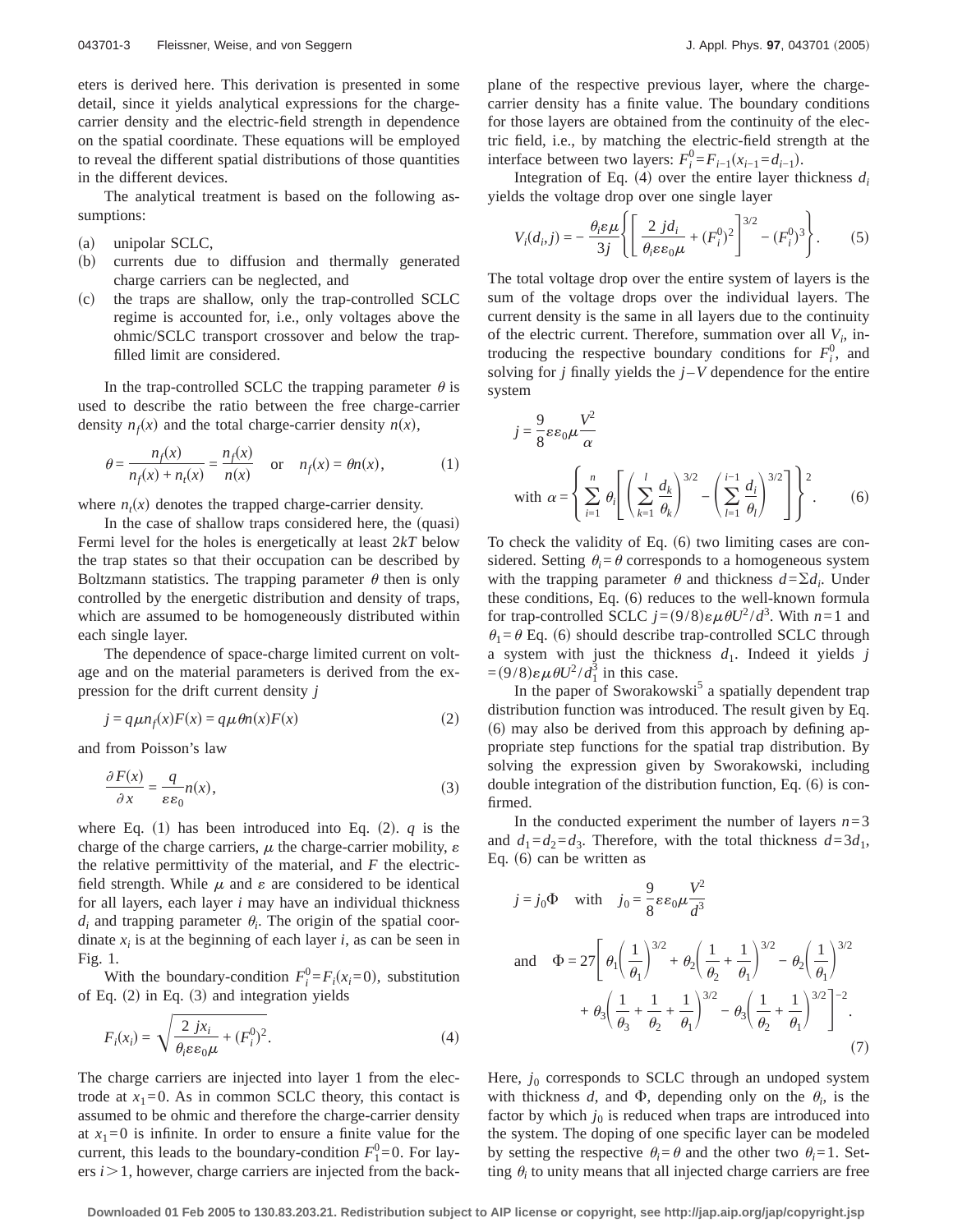

FIG. 3. Plots of  $\Phi$  vs  $\theta$  in double-logarithmic scale as given by Eqs.  $(8)$ – $(10)$ . The open symbols mark the respective values for  $\Phi$  that were obtained experimentally from the three doped devices. It can be seen that the model within some tolerance correlates the experimentally determined  $\Phi$ with the same value for  $\theta$ . The inset shows the plots of  $\Phi$  vs  $\theta$  in linear scale.

charge carriers as in the undoped material.<sup>15</sup> The trapping parameter  $\theta$  is the same for all doped devices, irrespective of the position of the doped layer, because the energetic distribution and density of the traps are independent of the location of the doped layer. For the three different cases the expressions  $\Phi_{\text{ITO}}$ ,  $\Phi_{\text{center}}$ , and  $\Phi_{\text{Al}}$  are obtained as functions of  $\theta$ , whereby the subscript denotes the position of the doped layer.

$$
\Phi_{\rm ITO} = \left[ \left( \frac{1}{27\theta} \right)^{1/2} - \left( \frac{1}{3\theta} \right)^{3/2} + \left( \frac{1}{3\theta} + \frac{2}{3} \right)^{3/2} \right]^{-2},\tag{8}
$$

$$
\Phi_{\text{center}} = \left[ \left( \frac{1}{3} \right)^{3/2} + \theta \left( \frac{1}{3\theta} + \frac{1}{3} \right)^{3/2} - \theta \left( \frac{1}{3} \right)^{3/2} + \left( \frac{1}{3\theta} + \frac{2}{3} \right)^{3/2} - \left( \frac{1}{3\theta} + \frac{1}{3} \right)^{3/2} \right]^{-2}, \tag{9}
$$

$$
\Phi_{\rm Al} = \left[ \left( \frac{2}{3} \right)^{3/2} + \theta \left( \frac{1}{3\theta} + \frac{2}{3} \right)^{3/2} - \theta \left( \frac{2}{3} \right)^{3/2} \right]^{-2} . \tag{10}
$$

Equations  $(8)$  and  $(10)$  conform to the results derived by Nicolet<sup>4</sup> for shallow traps in the vicinity of the emitting electrode or the counter electrode, respectively.

Introducing Eq.  $(7)$  to Eqs.  $(4)$  and  $(2)$  leads to expressions for the electric-field strength and the charge-carrier density in dependence on the spatial coordinate  $x_i$  and the voltage *V*.

$$
F_i(x_i) = \sqrt{\frac{9x_i V^2 \Phi}{4\theta_i d^3} + (F_i^0)^2},\tag{11}
$$

$$
n_i(x_i) = \frac{9V^2\Phi\epsilon\epsilon_0}{8d^3q\theta_iF_i(x_i)}.
$$
\n(12)

## **V. RESULTS AND DISCUSSION**

Figure 3 shows the plots of  $\Phi$  vs  $\theta$ . The closer the doped layer is located to the injecting ITO electrode, the smaller is the factor  $\Phi$ . This is in accordance with the experimental results shown in Fig. 2. The plots converge to unity for  $\theta$  $=1$ , since the influence of traps vanishes.

A quantitative comparison between the theoretical and experimental results can be achieved by calculating  $\Phi$  from



FIG. 4. Ratio of the current values *j* of the differently doped devices to the current values  $j_0$  of the undoped device. In the trap-controlled SCLC regime, i.e., for voltages above approximately 1.5 V,  $j/j_0$  settles to a certain level, thus yielding the factor  $\Phi$ , by which the current is reduced by introducing the doped layer.

the experimental  $J-V$  characteristics, i.e., the factor by which the current is decreased relatively to the undoped device. For this the current values  $j$  of the  $J-V$  characteristics of the doped systems are normalized to the current values  $j_0$ of the undoped system. The resulting plots of  $j/j_0$  vs *V* are depicted in Fig. 4. For voltages above approximately 1.5 V, which is the voltage regime in which SCLC is actually observed (see Fig. 2), the  $J/j_0$  plots indeed settle to a certain level that yields the respective experimentally obtained  $\Phi$ . Averaging the data between 2 and 4 V yields  $\Phi_{\text{ITO}} = 7.5$  $\times$ 10<sup>-5</sup>,  $\Phi_{\text{center}}$ =4.3 $\times$ 10<sup>-4</sup>, and  $\Phi_{\text{Al}}$ =3.2 $\times$ 10<sup>-3</sup>.

These values for  $\Phi$  are marked in the corresponding theoretically obtained plots of  $\Phi$  vs  $\theta$  shown in Fig. 3. Since the basis of the model was the assumption that  $\theta$  is only dependent on the energetic distribution and density of traps, it should have the same value for all three systems, regardless of where the doped layer is located in the device. In Fig. 3 it can be seen that the experimentally obtained  $\Phi$  values indeed are expressed by the analytic equations using similar values for  $\theta$  in all three cases. With Eqs. (8)–(10), the respective  $\theta$  values are calculated to be  $\theta_{\text{ITO}}=0.5\times10^{-4}$ ,  $\theta_{\text{center}}$ =1.0 × 10<sup>-4</sup>, and  $\theta_{\text{Al}}$ =1.3 × 10<sup>-4</sup>, differing by a factor of 2.6. These values average to  $0.9 \times 10^{-4}$ . This is also in good agreement with a value for  $\theta$  obtained from a device that was prepared in the same way as described above, but which was doped homogeneously over the entire film thickness (results not shown here). In this case  $\Phi = \theta$  and a value of 10<sup>-4</sup> was obtained.

It is instructive to calculate the spatial distribution of the total charge-carrier density and the electric-field strength for the three differently doped devices from the theoretical model. These can be obtained from Eqs.  $(12)$  and  $(11)$ , utilizing the respective  $\Phi$  given by Eqs. (8)–(10).

In the case of SCLC through a homogeneous film, the majority of charge carriers is located at the injecting electrode and their density decreases with  $x^{-1/2}$ . In contrast, Fig.  $5(a)$  shows that in all three devices the majority of charge carriers is located in the doped layer, irrespective of its position. Within all layers the charge-carrier density decreases again with  $x^{-1/2}$ . Due to the small trapping parameter of  $\theta$  $=10^{-4}$ , effectively only the trapped charge carriers contribute to the total charge-carrier density in the doped layers. Thus, even though only one third of each device is doped, the vast majority of injected charge carriers resides in the traps.

**Downloaded 01 Feb 2005 to 130.83.203.21. Redistribution subject to AIP license or copyright, see http://jap.aip.org/jap/copyright.jsp**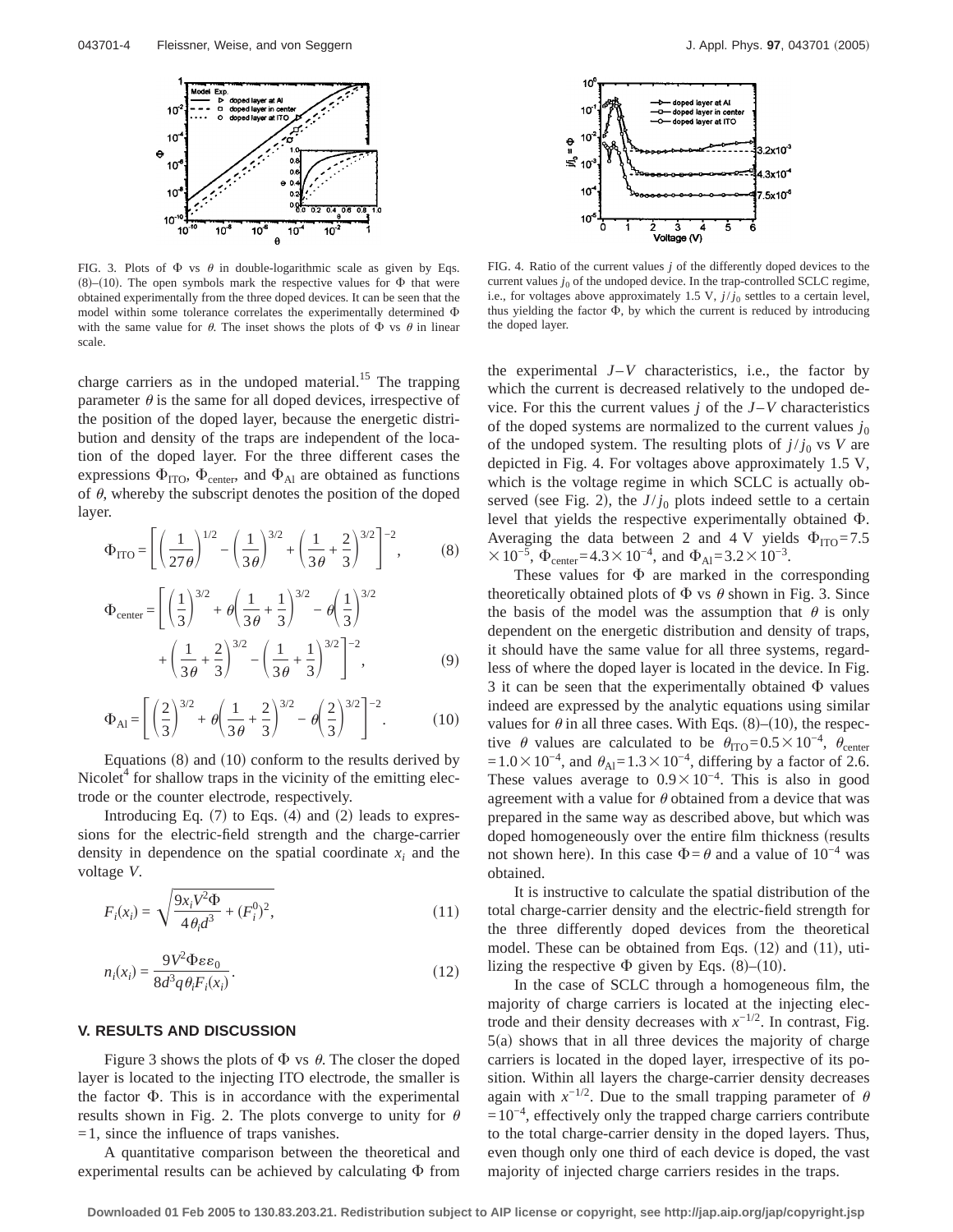

FIG. 5. Spatial distributions of (a) the charge-carrier density and (b) the electric-field strength in the three differently doped devices. The plots are calculated from Eqs.  $(8)$ – $(12)$  of the theoretical model for a voltage of 3 V. The relative permittivity is set to  $\varepsilon = 3$  as typical for organic semiconductors, the charge-carrier charge to  $q = +e$  for holes, and the trapping parameter in the doped layers to the experimentally determined value of  $\theta=10^{-4}$ .

The distribution of injected charge carriers within the devices is reflected by the spatial distribution of the electricfield strength, which changes considerably only in the respective doped layer. Figure  $5(b)$  shows that the highest field strength occurs in the device, in which the doped layer is located adjacent to the aluminum cathode, whereas the field strength is the smallest in the device with the doped layer at the hole injecting ITO anode. This can explain the deviations of the normalized currents from a constant value at higher voltages that are observed in Fig. 4. Under the influence of an electric field, the effective depth of a trap can be reduced by the Poole–Frenkel effect (see, e.g., Kao and Hwang<sup>2</sup>). A reduction of the trap depth leads to an increase of the ratio between free and total charge carriers and therefore of the trapping parameter  $\theta$ . Thus, also the ratio  $\Phi$  between the current density of the doped and the undoped device is not constant anymore but increases at higher voltages. This effect should be most pronounced if the doped layer is adjacent to the Al electrode, since this device exhibits the highest field strength in the doped region for a given voltage. This indeed applies to the experimental data, as can be seen in Fig. 4.

From the comparison of theoretical and experimental results it can be concluded that the analytical solution proposed above for a system comprising differently doped layers is valid and capable to describe such a system in the shallow trap-controlled, unipolar SCLC regime. This could be useful for the modeling of devices in which functional doped layers are introduced into a transport film, e.g., in order to balance electron and hole transport in an organic light-emitting diode (OLED). The factor  $\Phi$ , by which the current decreases, and the spatial distributions of charge-carrier density and electric-field strength can be calculated analytically for any system with homogeneously doped layers, once the trapping parameters  $\theta$  of the individual layers are known. Those can be determined by examining single layer devices with the respective parameters.

Furthermore, the application of the presented model is not necessarily limited to systems comprising layers with different trap densities.  $\theta$  was defined in Eq. (1) as the ratio between trapped and total injected charge-carrier density. In this approach, trapped charge carriers do not take part in the transport, while free charge carriers do so with the mobility  $\mu$ . One could also assume all injected charge carriers to take part in the transport but with a reduced mobility  $\theta\mu$ . In this case  $\theta$  is dependent on the average time the charge carriers reside in traps. This would again introduce  $\theta$  into Eq. (2) as before, not via a reduced amount of free charge carriers, but via a reduced mobility, thus leaving the mathematical description of the system and the derivation unchanged. This illustrates that the model can be used for any system of layers with different mobility. Different mobilities do not necessarily have to be due to doping but, for example, can be due to different morphology, degree of order, or due to layers constituted of different materials.

## **VI. CONCLUSIONS**

SCLC measurements on films of organic semiconductors with distinctive spatial distributions of shallow traps are presented. In the investigated devices one third of the organic film—either adjacent to the injecting electrode, in the center of the device, or adjacent to the counter electrode—exhibits a homogeneous high trap density that was realized by doping. Compared to an undoped device, the *J*–*V* characteristics show a strong decrease of the current density. They vary over orders of magnitude among the three investigated devices, whereby the current density decreases stronger, the closer the doped layer is located to the injecting electrode. Traps near the injecting electrode have the most pronounced effect on charge transport in SCLC.

An analytical model for unipolar SCLC through a system of homogeneous layers with different trapping parameters for shallow traps is presented, which is also suitable for layers with different mobilities in general. The proposed model results in an analytical expression for the *J*–*V* dependence of such a system. The model is able to reproduce the experimental results quantitatively.

The spatial distribution of the charge-carrier density and the electric-field strength is calculated from the model for the three differently doped devices. It is found that the majority of charge carriers resides in trap states, irrespective of the position of the doped layer within the device. The results for the electric-field strength allow one to understand the experimental data in more detail.

## **ACKNOWLEDGMENT**

This work was supported by the Deutsche Forschungsgemeinschaft (DFG) through Sonderforschungsbereich 595.

<sup>&</sup>lt;sup>1</sup>M. A. Lampert and P. Mark, *Current Injection in Solids* (Academic, New York, 1970).

<sup>&</sup>lt;sup>2</sup>K. C. Kao and W. Hwang, *Electrical Transport in Solids* (Pergamon, Oxford,  $1981$ .